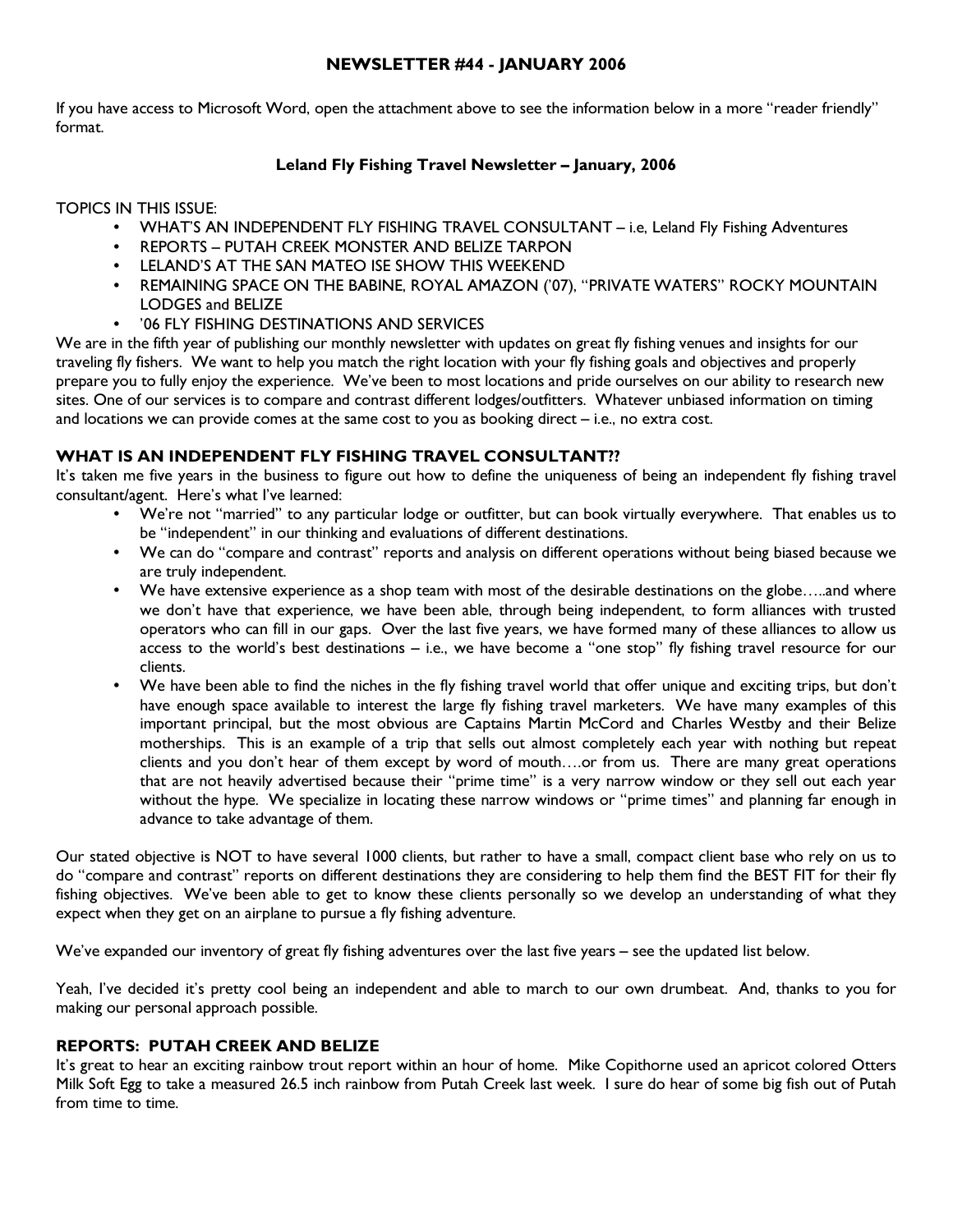Bob Cazort, a regular with Martin McCord in Belize, usually only fishes the mangrove edges for baby tarpon and snook. On his early December trip last month, they went south of Belize City to a series of lagoons he'd never fished in all his years fishing with McCord. Bob keeps an accurate diary of his results and gave me this report on his week:

- Baby tarpon 45 jumped, 14 released at boat, to 15 pounds
- Snook several with 12 and 14 pounders as the biggest
- Miscellaneous species: grouper, mackerel, jacks (7 and 10#), barracuda, mangrove snapper, cubera snapper (10# biggest).
- Most people go to Belize to fish the flats for bonefish, tarpon and permit, so Bob is unique; however, he sure does collect a variety of species.

#### LELAND'S AT SAN MATEO SHOW THIS WEEKEND

If you're planning to be at the International Sportsman's Expo in San Mateo this weekend, stop by the Leland booth. Josh is planning to have lots of 50% off "show specials" on name brand equipment. I will be at the Leland booth on Saturday and will be signing copies of THE HUNT. Hope to see lots of you then.

### REMAINING SPACE BABINE, AMAZON ('07), TOP OF THE LINE "PRIVATE WATERS" ROCKY MOUNTAIN FLY FISHING OPERATIONS, and BELIZE

It is amazing that we are preparing already for early '07 adventures to places like New Zealand and the Amazon. Why this early? The answer is simple: the best operations and guides sell out very fast for the upcoming season because of the high percentage of repeat clients. Already, we are having difficulty securing space for the exact dates clients are requesting for the best Amazon fly fishing lodge for early '07 and are having to move to second or third choice of dates. Keep that in mind as you think of your fly fishing travel – if you want all the best options open for you, plan very, very, early or you may have to settle for second best. Another example is our Leland trip to the Minipi for this July – we booked this space in mid '04 and it sold out within six months. (recent Amazon exploratory trip report available in a word doc)

If you're looking for a "top drawer" fly fishing adventure in the Rockies for this summer and the budget can handle the best, let me recommend you consider one of the "private waters" fly fishing operations. A quality experience from the food and ambiance, to the guides, and, most important, the fishing. The "top dog" among this select group of properties is already sold out for the summer with a few small windows in early August and early September.

The world famous steelhead fishery of the Babine River still has four spots open from Oct  $7 - 13$  at the Babine Steelhead Lodge. All the lower Dean River spots for this summer are full.

Remaining Belize openings from now through October with Martin McCord and Charles Westby on their motherships (www.flyfishbelize.com):

Charles Westby – The Seaduction (parties of 1 or 2): 2/15 – 22, 4/28 – 5/5, 5/9 – 16, 5/31 – 6/7, 8/16 – 23, 9/20 – 27, 10/11 – 18.

Martin McCord – The Meca (parties of 3 or 4): 2/15 – 22, 5/9 – 16, 9/9 – 16, 9/20 – 27, 10/11 – 18.

Joint charters for a group of 5 or 6 are available for the four weeks listed as open on both boats.

### '06 LELAND FLY FISHING DESTINATIONS AND SERVICES

We can book most destinations around the world – price is the same making reservations through us as booking direct so we come essentially "free" to you. Our approach is one of taking a personal interest in helping you meet your trip objectives by providing options to stimulate your imagination. Hopefully, as an independent agent, we can supply some unbiased information about destinations you may have an interest in. One of our services includes doing a "compare and contrast" report on different fly fishing destinations. Also, I'm a specialist in arranging trips for couples where the wife doesn't fish (my situation). There are places that allow for couples trips with great fly fishing involved, but with a balance that a non-fishing spouse can enjoy. The destinations we specialize in follow. (free videos/DVD's and/or personal slide presentations are available on many of these destinations)

- Most saltwater flats fishing destinations worldwide I've spent over 50 weeks since '86 fishing the Mexican Yucatan (Casa Blanca, Playa Blanca, and Boca Paila) and Belize
- New Zealand Specialists both hard core fishing trips and couples experiences which blend some fly fishing into the overall New Zealand experience (we have a New Zealand "slide tour" available that takes you through most of the options available in NZ)
- Captains Martin McCord and Charles Westby and their Belize motherships
- Belize Turneffe Islands plus other quality properties and two exclusive private islands for couples, families, and corporate groups
- Patagonia both the Andes and the fjords. Fishing and combo trips with a non-fishing spouse
- Amazon clearwater Peacock Bass the finest Amazon lodge